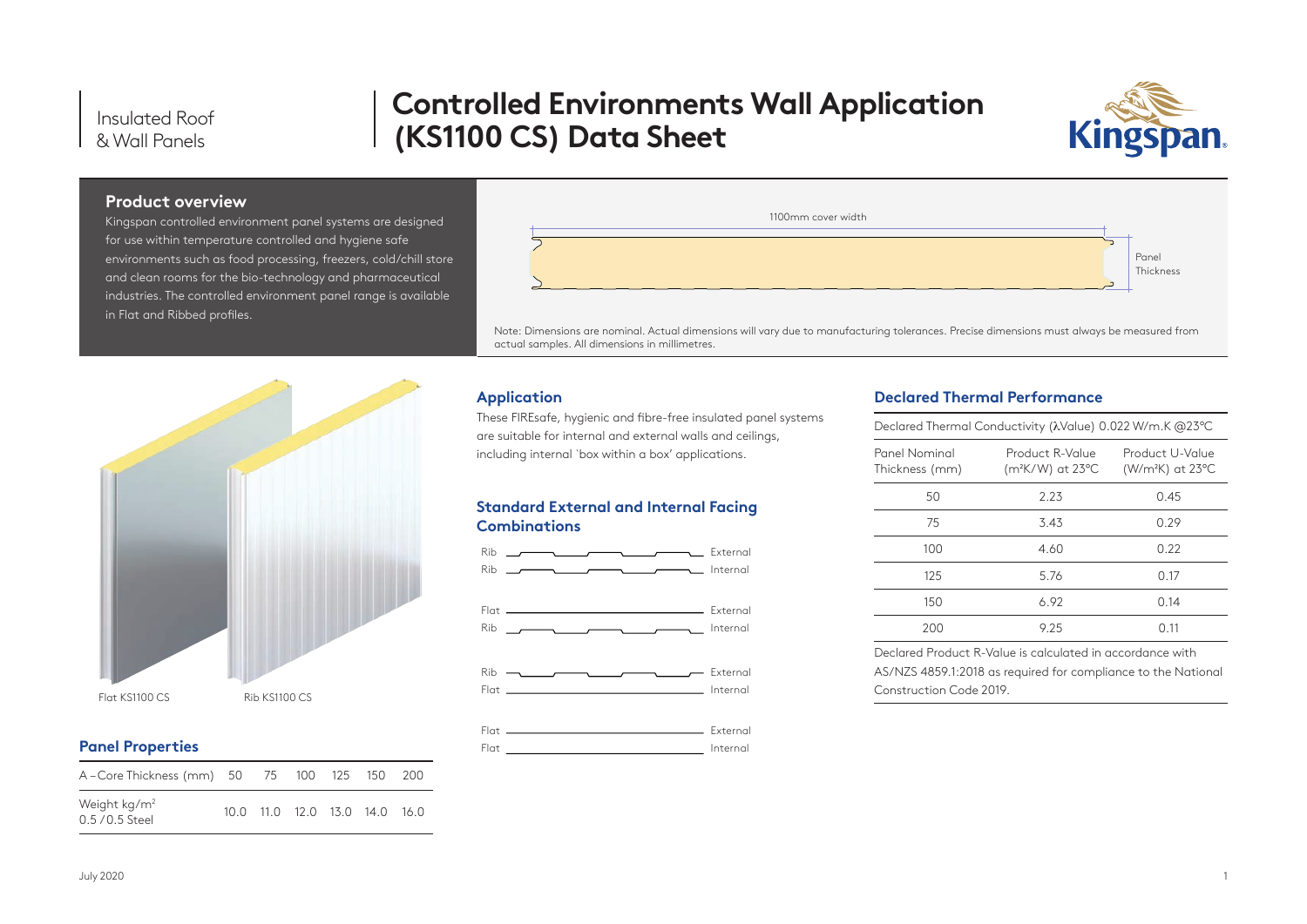# **Controlled Environments Wall Application (KS1100 CS) Data Sheet**



# **Thermal Performance**

Declared Thermal Conductivity (λValue)0.022 W/m.K @23°C

| Panel Nominal  | Total R-Value (m <sup>2</sup> K/W) |                          |  |  |  |
|----------------|------------------------------------|--------------------------|--|--|--|
| Thickness (mm) | Heat Flow Out<br>(Winter)          | Heat Flow In<br>(Summer) |  |  |  |
| 50             | 2.49                               | 2.30                     |  |  |  |
| 75             | 3.75                               | 3.46                     |  |  |  |
| 100            | 4.96                               | 4.58                     |  |  |  |
| 125            | 6.18                               | 5.70                     |  |  |  |
| 150            | 7.39                               | 6.82                     |  |  |  |
| 200            | 9.82                               | 9.05                     |  |  |  |

The R-Values shown are Total R-Values for the building element as required by the Energy Provisions of the National Construction Code, calculated in accordance with AS/ NZS 4859.2 2018. Controlled Environments panels is manufactured, tested and packaged in conformance with AS/NZS 4859.1:2018

### **Fire Performance**

When tested to AS/NZS 1530.3, Kingspan panels achieved the fire hazard results.

| Ignitability Index            |  |
|-------------------------------|--|
| Spread of Flame Index (SFI)   |  |
| Heat Evolved Index            |  |
| Smoke Development Index (SDI) |  |

The Kingspan Controlled Environments panels meets the requirements of the BCA Specification C1.10 AS 5637.1 as a Group 2 product, when tested to ISO 9705.

#### **FM Panel System Approval**

Kingspan Controlled Environment Panel systems are available with FM Global FMRC 4880 Approved Unlimited Height and FM Global 4881 Approved Class 1 Exterior Wall System Certifications.

## **Fire Credential**

KS1100 CS Panels Fire Test Results

| AS1530.4/BS476-22: 1987 Clause 5 (Walls)* |                     |                      |                                        |  |  |
|-------------------------------------------|---------------------|----------------------|----------------------------------------|--|--|
| Thickness<br>(mm)                         | Integrity<br>(mins) | Insulation<br>(mins) | Kingspan model<br>specification number |  |  |
| 100                                       | 195                 | 31                   | KSFW 04                                |  |  |
| 125                                       | 195                 | 31                   | KSFW 04                                |  |  |
| 150                                       | 195                 | 31                   | KSFW 04                                |  |  |
| 200                                       | 240                 | $\Delta$             | KSFW 07                                |  |  |

Notes: Specifications available on request.

\* Fire tests on building materials and structures.

Methods for determination of the fire resistance of non-loadbearing elements of construction Clause 5: Determination of the fire resistance of partitions.

### **Biological**

Kingspan Controlled Environment Panels are normally immune to attack from mould, fungi, mildew, and vermin. No urea formaldehyde is used in the construction, and the panels are not considered deleterious.

#### **Acoustic Performance**

For sound transmission reduction, Kingspan panels typically have a single figure weighted sound reduction index (SRI) of Rw = 24dB. For specific acoustic solutions contact Kingspan Technical Services.

| Frequency (Hz) | SRI (dB) |
|----------------|----------|
| 63             | 13       |
| 125            | 17       |
| 250            | 21       |
| 500            | 26       |
| 1000           | 26       |
| 2000           | 26       |
| 4000           | 42       |
| 8000           | 52       |
| Rw             | 24       |

### **Available Lengths**

| Standard Lengths    | $2.0m - 13.7m$    |
|---------------------|-------------------|
| Longer Lengths*     | $13.7m - 16.1m$   |
| Shorter Lengths*    | $0.5m - 1.99m$    |
| Transported by Rail | 12.0 <sub>m</sub> |
| Export of Australia | 11.8m             |

Notes: \* Additional costs and transport restrictions will apply for non– standard lengths.